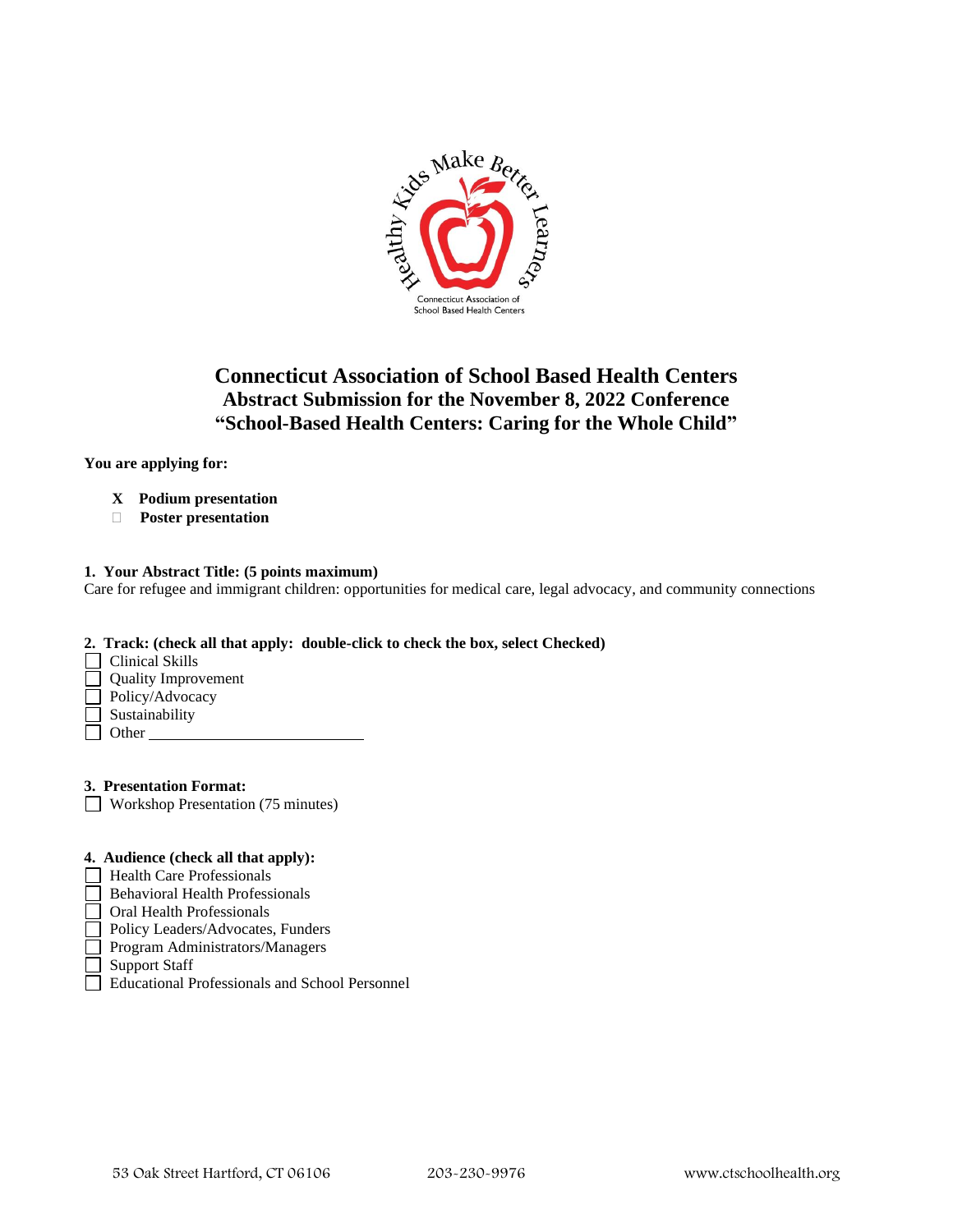#### **5. Presentation Description: (250 words maximum – 30 points maximum)**

Use this section to succinctly describe the workshop content, purpose, and the teaching techniques you will employ. This section will be used by the abstract reviewers and will be submitted for continuing education approval if the abstract is selected as a workshop.

## **6. Presentation Summary: (75 words maximum – 15 points maximum)**

Presentation Summary is limited to 75 words. This section will be published in the program if the workshop is accepted. This section should be interesting and have enough information for the reader to get an understanding of the workshop content.

## **7. Clear, Measurable, Obtainable Objectives for the Workshop (25 points):** *No more than 4 objectives*

#### *Participants will be able to…*

#### **Objective 1:**

Name of Responsible Presenter: List Method(s) of Instruction: (lecture, discussion, interactive, role-playing, etc.) Lecture Time Allotted to this Objective: (Total time for all objectives must add up to 75 minutes)

#### **Objective 2:**

Name of Responsible Presenter: Method of Instruction: Lecture Time Allotted to this Objective:

#### **Objective 3:**

Name of Responsible Presenter: Method of Instruction: Discussion Time Allotted to this Objective:

#### **Objective 4:**

Responsible Presenter: Method of Instruction: Time Allotted to this Objective:

## **8. Content Outline: (25 points maximum)**

Detailed content written in paragraph format. Describe the content of your presentation.

#### **9. Presenter's Credentials, Expertise, and Experience (maximum 2 presenters: insert information for each speaker)**

### • **Presenter 1 Contact Information**

Name: Degree(s): Address: Telephone Number: Email: • **Experience (current or last position held)**  Company: Title: Start Date: Job Summary:

## **PLEASE SEND A COPY OF YOUR CV/RESUME ALONG WITH THIS SUBMISSION**

#### **ALSO INCLUDE A BRIEF BIO AND HEADSHOT**